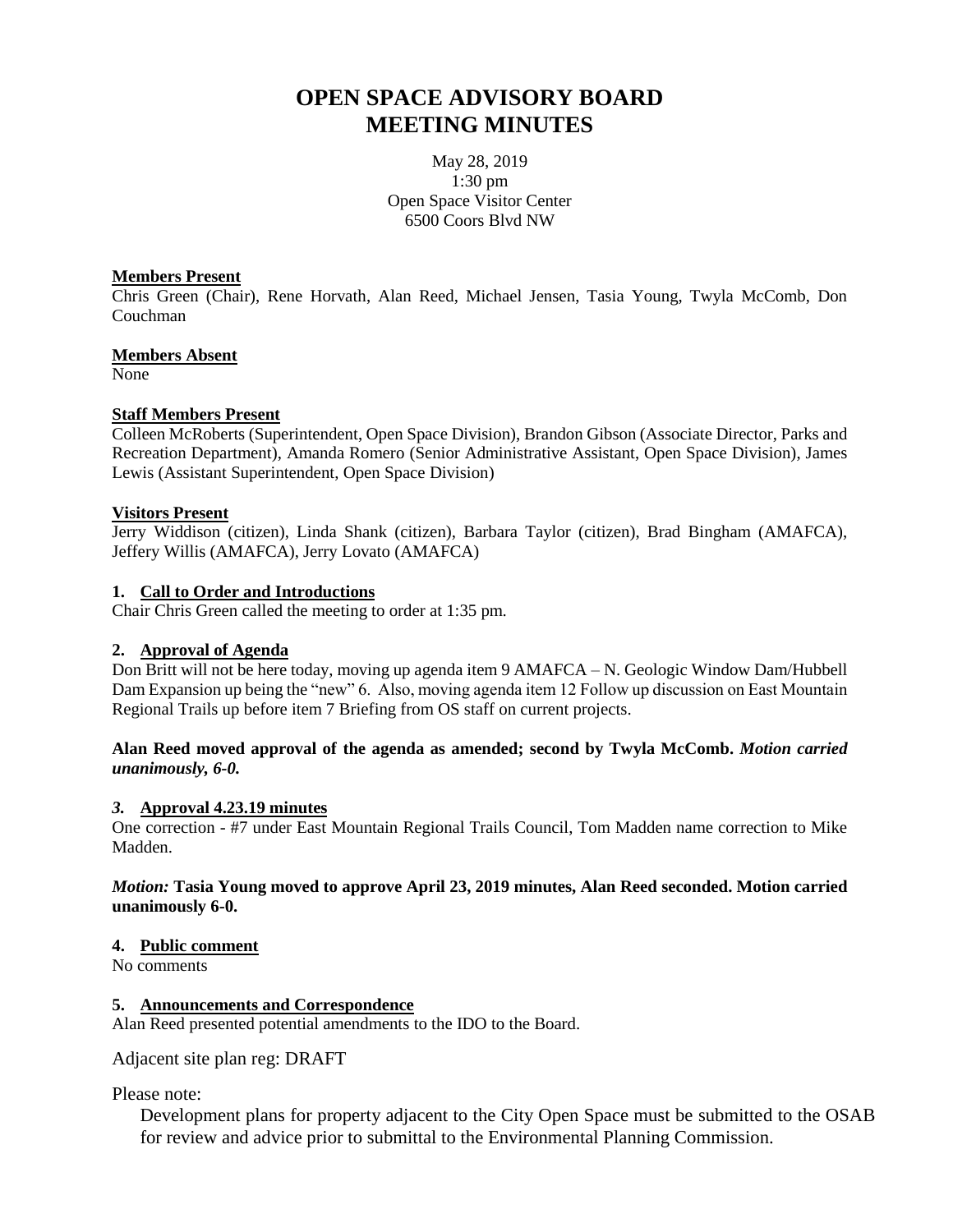This could be inserted in the index at the front of the IDO manual and included in the first provisions in the OS regulation section.

Alan suggests to have 2-3 members of the board to be on call to do an initial review of submittals for projects adjacent to OS.

Chris thinks this could go on the next agenda instead of talking about it now This will be on the agenda for June for discussion.

## **6. AMAFCA – N. Geologic Window Dam/Hubbell Dam Expansion**

Jerry Lovato – Brad Bingham – Jerry Willis gave a presentation about the N. Geologic Window Dam/Hubbell Dam Expansion

### *Motion:* **Michael Jensen moved to add this to next month's agenda, Alan Reed seconded. Motion carried unanimously 7-0.**

## **12. Follow up discussion on East Mountain Regional Trails**

Alan Reed continued the discussion from last month's meeting regarding the proposed mountain bike trail across the Sandia Wilderness on the West Face of the Sandia Mountains. The proposal included a request to Congress to move the Wilderness boundary to allow the trail to be developed adjacent to city boundaries. Superintendent Langan-McRoberts said the OS Division was not planning such a trail through the Wilderness boundary.

## **7. Briefing from OS staff on current projects**

Colleen Langan-McRoberts, OSD Superintendent presented on OSD projects and upcoming events. Brandon Gibson, PRD Associate Director stated the UNM office of Archeology started their review at Singing Arrow. Mr. Gibson went on a tour with Mayor Keller and Councilor Pena over at Crestview Bluff to review the project.

## **8. Resource Management Plan for Candelaria Nature Preserve**

Michael Jensen discussed the issues with the Candelaria Nature Preserve. Next TAG meeting is June 6, 2019. The plan will likely be presented to the Board at our August meeting.

### **9. Rules of Procedure for Board Members**

Alan Reed discussed the Rules of Procedures for Board Members.

## *Motion:* **Don Couchman moved that we insert the Rules of Procedure for the Board (2/18/19) into the manual, Tasia Young seconded.**

After discussion, and acknowledgement that procedures are already in place for Board meetings, it was suggested that the proposed rules be reviewed against these existing procedures.

### *Substitute Motion:* **Tasia Young moved to defer the discussion to next meeting, Rene Horvath seconded. Motion carried unanimously 6-1 (Don Couchman)**

### **10. Priority Acquisition List**

Board discussed the Priority list. Michael Jensen suggested all board members review the list and come back next meeting with their ideas. Open Space Superintendent Langan-McRoberts suggested we defer this item to next meeting, making it high on the agenda.

## *Motion:* **Alan Reed moved to defer to next meeting June 25, 2019, making it a top agenda item, Tasia Young seconded. Motion carried unanimously, 7-0**